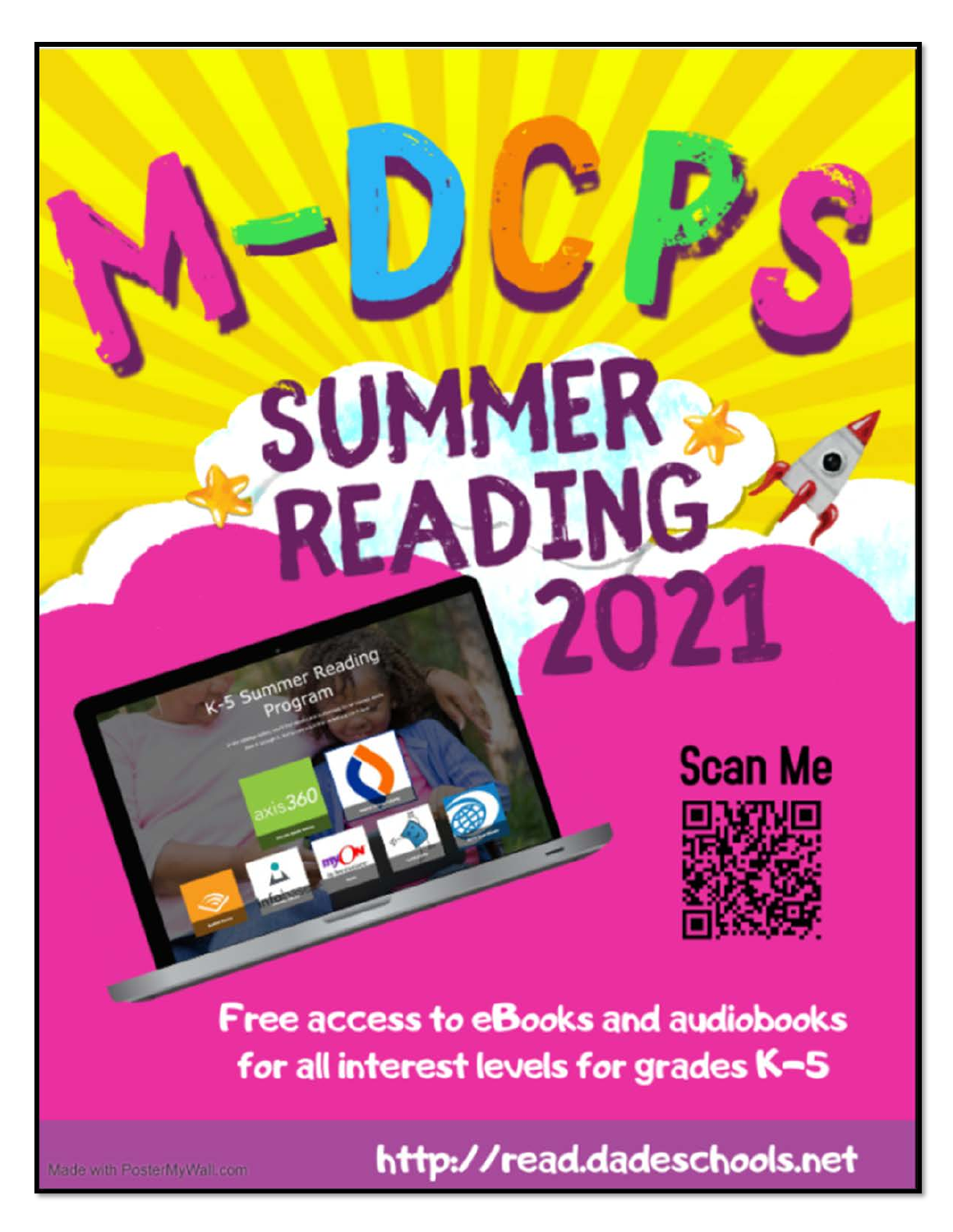# *Elementary Interactive Activities* Grades K-2

The collection of grade-appropriate activities below may be used to enhance the summer reading experience for students. The activities are reflective of different learning styles and several of them focus on high-order tasks as required by Language Arts Florida Standards. Schools may use the following activities as listed or may modify them to meet specific student learning styles. The length of the assignment and the amount of time that will be required to complete should be considered when making summer reading assignments.

- Use Microsoft Forms via Office 365 to complete a digital weekly [Reading Log](https://forms.office.com/Pages/ResponsePage.aspx?id=j_Z4Rc2G-UqzF5Pjgmyg9Q3ZrlWAYUhPha02bjhZUZdUQ0w5REs3UVBGNEVIR0s1SUc1SEFLNDhKUS4u) on the books read.
- After reading a book select the 5 most important words in the book and explain why these words are important to the main idea(s) or information presented.
- Create a comic strip to summarize the book you have read.
- Draw a map of the book's setting. Explain the setting in two or three sentences below the picture.
- Create a picture timeline of all the events in the book, labeling each of the events to provide facts, definitions, or important points taking place.



- Create a poster about the book using one or two of the following media: finger- paint, watercolors, crayons, chalk, real materials. Write one to three sentences to explain your visual representation.
- Create a puppet, finger puppet, or draw a portrait about your favorite character. Write a sentence or two of what your character would say to the author.
- Cut out magazine pictures to make a collage or poster illustrating the central idea or theme of the book. Add descriptive words to convey the central idea or theme of the book.
- Write a friendly letter to the main character asking questions and reacting to the events in the story.
- Create a rebus summary (*a summary that uses pictures to represent words*) on one of the books you have read. Substitute pictures (that you draw or cut out) for some of the words you have used in the written summary your book.
- Create a PowerPoint presentation retelling the story using pictures only.